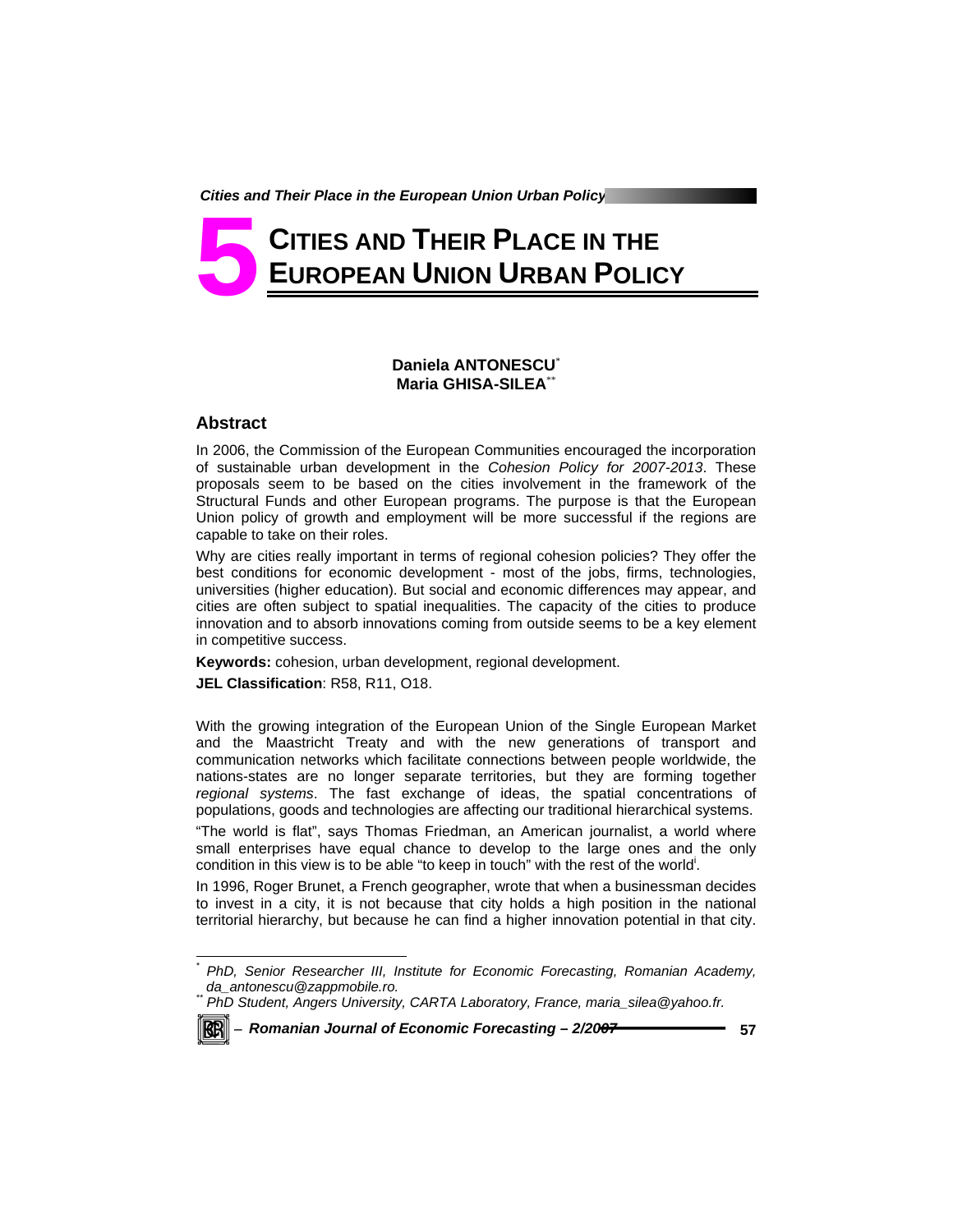Today, the probability is that our cities and regions will develop if we apply the same economic way of thinking as Friedman's : "The earth is flat…"

While disappearing borders and developing new transport networks create economic opportunities, there are however disadvantages. Competition between cities has become more intense than ever; regional and national monopolies have faded and the Single European Market has launched the cities - even provincial cities - into the competition with other cities in the world. In these conditions, cities are involved in rivalries for investment, employment or subsidies. Nevertheless, the question remains: will the cities that do not or cannot compete fall back? And if so, how can small cities that have no experience in international competition still develop?

Of course, prosperous cities are attractive; however the migrations to these flourishing cities are commensurate. Successful cities gain a lot from globalization but, on the other hand, they have to handle the inflow of migrants from smaller cities and developing countries. The economic growth of cities makes them exposed to problems of social exclusion and to the deterioration of their environment. What is the right balance of economic and social development? How can cities reduce spatial and social inequalities?

In terms of globalization, there are the successful ones and those confronted to failure; some cities can survive while some (or many) others cannot. In those terms, urban policies may be an asset to counterbalance disparities. At the local level, public authorities know through deep knowledge and experience what local development priorities and weaknesses are. Urban policies are reflecting the local economic, political and social interests.

Quality of life and easy accessibility are the main assets of cities faced with globalization. Thinking in a global way implies finding the means for enduring and performing mobility networks. In terms of increasing competition and of how important the urban infrastructures become, the place of our cities in the European urban system is raising concern. When the consequences can damage the local environment or the quality of life, the principle "Not in My Backyard" could step in. For example, the cities authorities may increase efficiency by providing public services such as transport or information systems; on the other hand, the cities can balance the internal diseconomies such as pollution or congestion.

Europe is characterized by a polycentric structure of small, medium and large towns. Some of them are able to form metropolitan areas, but most of them constitute the only urban centre in the region. Many of them are not visible on the scale of the European cities networks. The map reveals interesting European urban distributions, not about administrative divisions, but about a new European geography.

Roger Brunet undertook a study on the European cities<sup>ii</sup> in 1989<sup>1</sup>, and revealed the since famous banana-shaped growth arc from London to northern Italy through the



l

<sup>&</sup>lt;sup>1</sup> Brunet's method classified 165 European cities on the basis of 16 indicators ranged from *population to numbers of headquarters of multinational corporations to universities, culture and research expenditures. About ten years later, Roger Brunet studies were continued by Cécile Rozenblat. Her conclusion is quite similar: a dense curb from Southern England to Northern Italy.*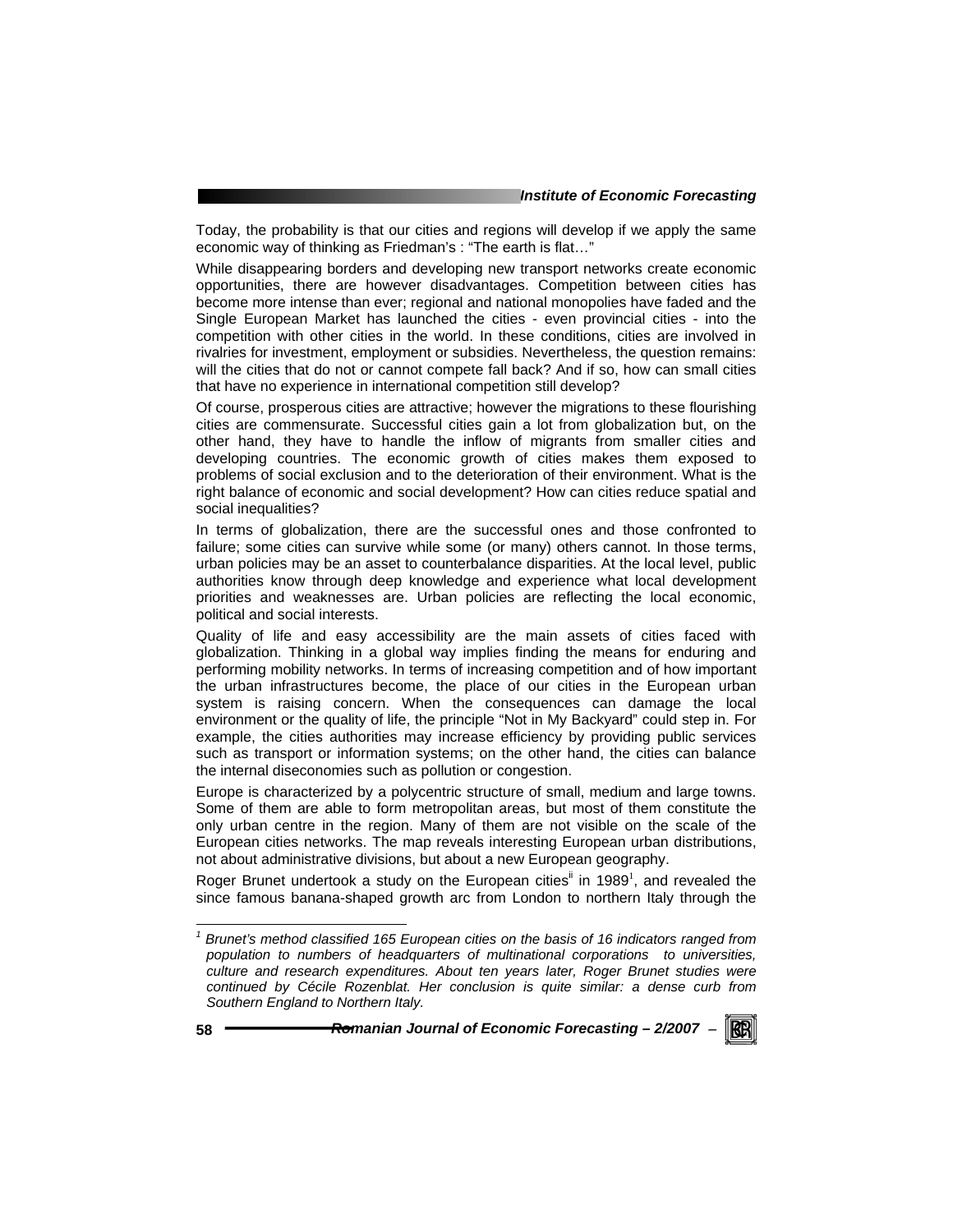Rhine-Ruhr area. This urban axis which follows the Rhine Valley in the "Mittel Europa", a high-accessibility corridor, develops faster than the cities in the periphery. Not only the cities are numerous, but there are also very close to one another. They form a very tight network of cities of various sizes and no city appears to hold a dominant position. Even though the European Megalopolis does not cover more than 20% of the European Union surface, it concentrates more than 50% of the cities of international importance<sup>2iii</sup>.

Another growth arc emerging from Northern Italy, along the French Mediterranean coast down to Barcelona, may appear on the map, it is the axis called by Brunet "Nord des Suds" (the "North of the Souths") which starts from Northern Italy and unwinds along the French Mediterranean coast down to Spain, including Barcelona, Madrid and even Valencia.

What about the Atlantic coast? Would it be somehow the Western European Union periphery? On the coast, cities seem to be isolated from the core of the international information networks which, for Europe, is the Megalopolis itself. Obviously, *the economy has made the difference*. If in the past the economic development of the coastal towns depended on resources from the sea, nowadays they have to turn to the East, to the Megalopolis. Coastal cities must renew or find modern connections with performing international cities.

On the map there are two cities standing out, London and Paris. If Great Britain does not seem to suffer from the dominant position of its capital town<sup>3</sup>, France does. The cities meshing around Paris is missing ; in *Paris et le désert français* (Paris and the French desert), a famous book written in 1942 by Jean-François Gravier, he informed us about the hyper-concentration of Paris. "L'agglomération parisienne s'est comportée, non pas comme une métropole vivifiant son arrière-pays, mais comme un groupe monopoleur dévorant sa substance nationale"<sup>4</sup>. Consequently, the distances between Paris and the other large French cities are important. Lyon, Marseille, Toulouse, as well as Bordeaux, Nantes, Rennes, Angers, are mapped as European cities, and the map below shows that between Paris and Lyon, a European city at the same level as Manchester, Hamburg or Turin, there is a long distance, about 465 km, from Paris to Marseille, about 750 km and from Paris to Toulouse, about 670 km, and so on.

The postwar generations lived according to the image and reality of Paris surrounded by the French desert. Today, traveling by train from Angers to Marseille means taking the TGV (Train à grande vitesse, *i.e*. high-speed train) Angers-Paris-Marseille. Nowadays, about twenty years after the beginning of the decentralization policy, the image of Paris as the French core is still there (Map 1).

*Jean-Francois Gravier, Paris et le désert français, Paris, Le Portulan, 1947: « Paris conurbation did not behave as a nurturing metropole for its remote provinces but rather as a monopolistic* ogre *swallowing the national substance like a horse ».* 



l

*<sup>2</sup> The European Union (12 Member-States)* 

<sup>&</sup>lt;sup>3</sup> Even if the South-Eastern region of Great-Britain is dominated by London, the cities *meshing around are more developed than in France, Spain, Austria or Italy.*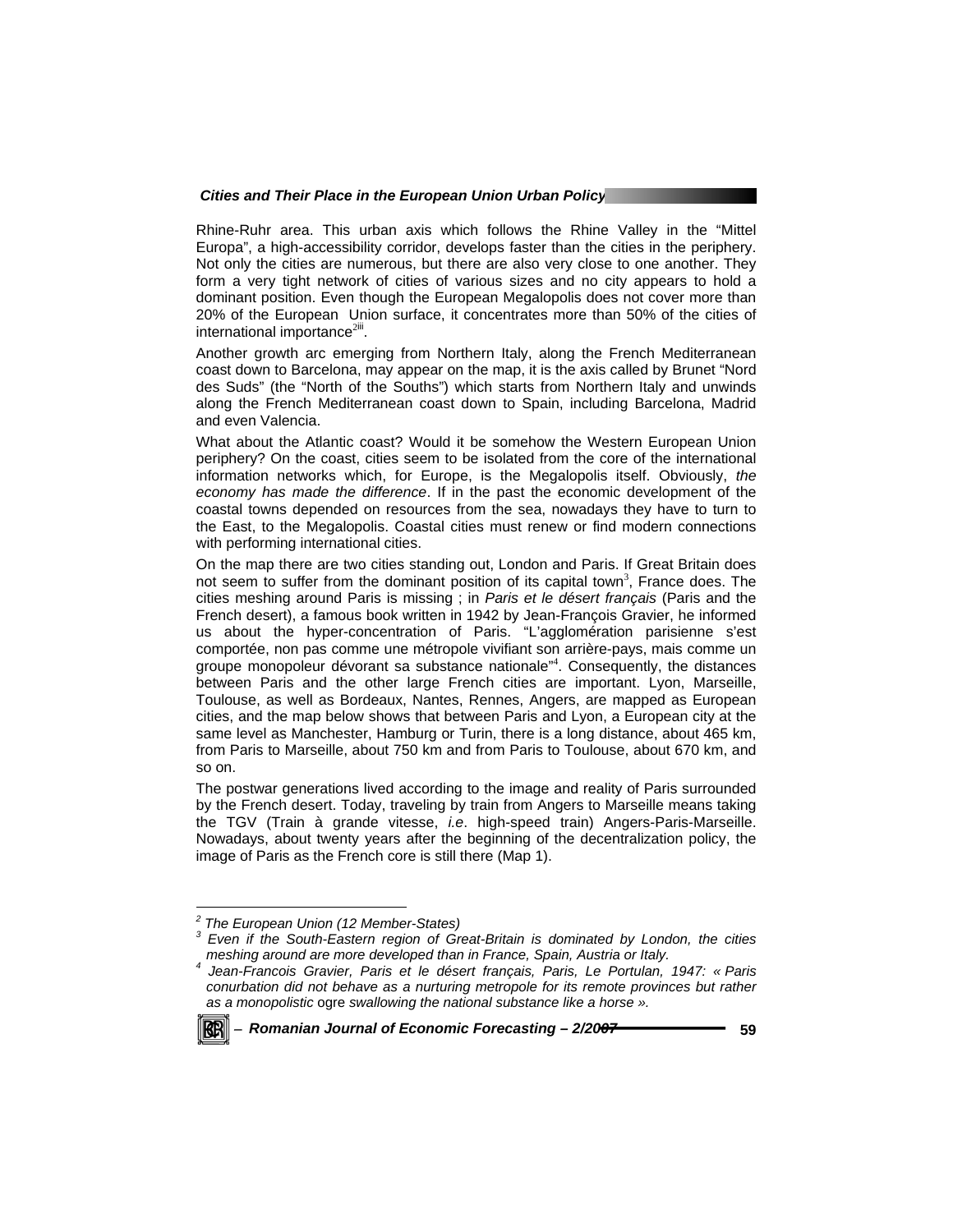#### *Institute of Economic Forecasting*

Technological changes in transport and telecommunications have almost removed local constraints and barriers from many economic activities. Today we can observe on the maps *transnational urban networks* (*e.g.* the European Megalopolis). It is an established fact and a relevant sign that traditional hierarchical urban organization has become obsolete. But, as a result of the "opening" of the European Union internal borders, inside the EU *bloc*, the competition between cities is currently increasing. What are the cities that could be entitled to appear on the map of the European cities? Over the last years, twelve countries from Central and Eastern Europe were integrated into the European Union. Should Eastern and Central European cities meshing reflect the situation and status of Western European cities? This prospective research would be worthwhile.

However, there is one technical issue. The regions of the European Union do not experience the same administrative reality, from one country to another. And there are states more or less centralized. Which governance for cities? In terms of European regions, a study about the tools at the disposal of European cities for the development of their area could be undertaken. There are cities concerned by population growth; others by population decline some by employment issues, others by transport and accessibility problems. Cities face various challenges. Sometimes, cities do not know how to start cooperation, which is often the case for Central and Eastern European cities. To insure that the process will be successfully completed, a careful monitoring should be set up at the European scale. Insofar regions and cities play an important role in the future of the European Union, a regularly updated database could permit interesting European comparisons.

# *Trends, perspectives and connections between urban and regional development*

In the past years, European territorial planning changed considerably as compared to previous times (due to political chaos, discrepancies in development and disparities between central a peripherical regions, post-communist uncertainty, etc.).

The central urban region of the EU – "corpus major" of the economy, science and technology and also the main source of innovation – belongs now to an integrated wide system comprising areas from North to East and South of Europe.

Longitudinal corridors made of regions and towns are directly connected to the main traditional business and innovation centers. The new urban corridors are advancing rapidly and they are supported by the Trans-European Network, the Macro-Ecological European Structure and by interregional cooperation. The number of innovative islands is almost double comparing to past times.

Here we can talk about the new innovative islands, connected to industrial and commercial centers and helped by the traditional island: Copenhagen, Berlin, Warsaw, Vienna, Belgrade, Budapest, Rome, Barcelona and Madrid (examples of regions specialized in distinguished innovative and economical domains: Hamburg, Braunschweig-Gottingen, Poznan, Salzburg-Linz, Florence, Marseille and Lyon-Grenoble).

The urban system is supported by a macro-ecological structure, an integrated regional system which protects the natural habitat (fauna and flora) and also the human

**60** *Romanian Journal of Economic Forecasting – 2/2007* <sup>−</sup>

RGRI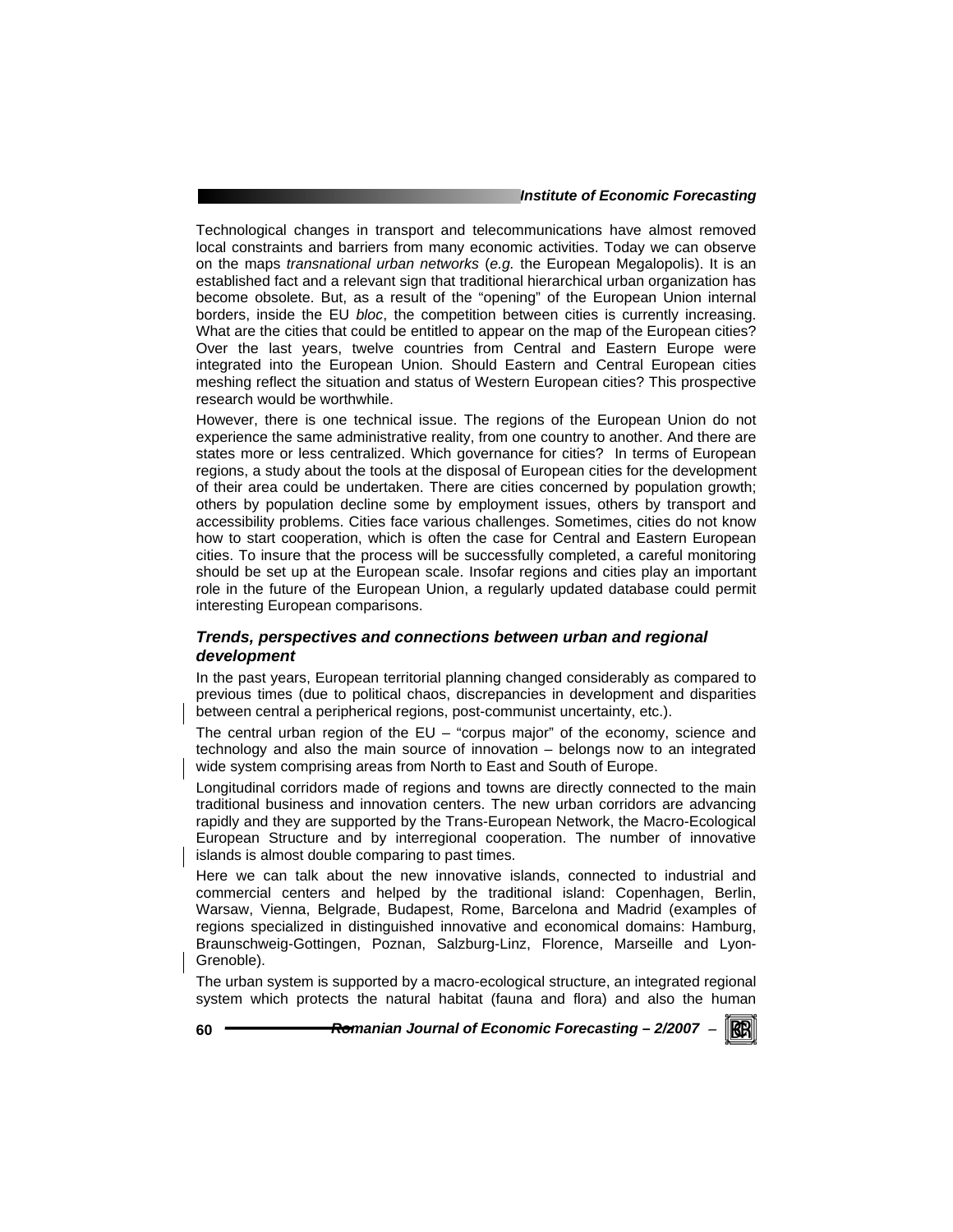environment. The urban European system is capable to supply large storage facilities for drinking water, to re-establish and enlarge forest areas and to supply agricultural products for the regional markets.

The economy of these rural regions is based on local potential usage: open spaces, cultural and natural inheritance, sustainable recreational facilities, specialized SME which offer the most local employment.

These regions are active in an interregional network with common interests (economical similarities, tourism, and environment) or common geographical features, for example: wine regions, fishing areas, costal areas, mountain regions, lake regions etc. The regional authorities and organizations act together for economic development.

The main elements in this last years considered responsible for the important changes in the territorial planning are:

- Communications, trade and transport systems which changed the North-South dimension with a new combination of East-West with North-South.
- The development of the East-West corridors was a consequence of the spreading trends but also as a consequence of the cohesion policy; the regional authorities wanted to develop the accessibilities and to connect the European Central System.

EU will increase the investments after 2005 in the South and East of Europe, especially in processing industry, research and computerized administrative services.

Awareness is rising concerning the fact that a safer Europe needs a balanced development all over its territory.

For the East-West dimension there are two main corridors to develop:

- Amsterdam/Rotterdam Rhine Braunschweig/Gottingen Berlin Poznan Warsaw.
- Stuttgart Ulm Munich Salzburg/Linz Vienna Budapest Belgrade.

Every corridor will be made out of a network of towns and regions which will benefit of the mutual cooperation, specialization and exchange of knowledge and information (Trans-regional Cooperation Networks). These corridors will comprise:

- *Regions with developed towns*: innovation islands and urban areas.
- *Regions with middle towns*: easily adapting to new conditions, they comprise well developed towns connected to innovational islands and specialized with different economic functions: trade, processing, education.
- *Addicted regions*: middle and small towns, semi-rural, with agricultural specific, middle industry and professional services strictly specialized (communications, small scale high-tech).
- *High density* of rail roads, highways and communicational infrastructure well interconnected.

It is interesting to notice that, since 1990, ramifications of these corridors were developed as a consequence to increased trans-border cooperation between regions,

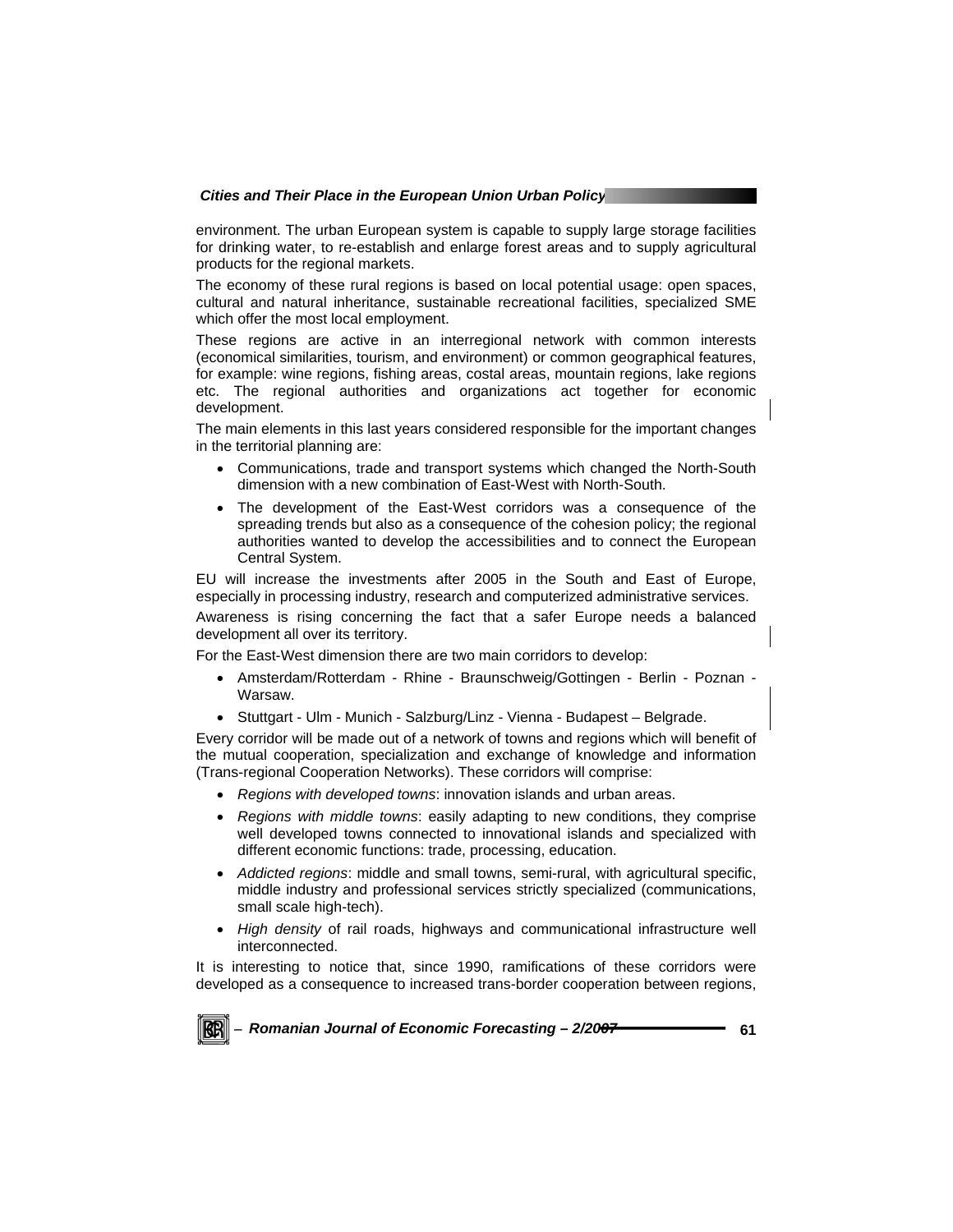labor force spreading away from big towns and also by interregional border space plans development.

Looking into the future, the unitary European space will represent important geographical, economical, social and IT features, which will promote a common development policy according to the actual scenario towards development using the future's progresses to achieve their goals.

#### *Urban regional development*

In an attempt of reducing the regional disparities between the Member States and in order to achieve the enlargement, EU proposed a regional development policy financed from community funds: The Structural Funds and The Cohesion Fund. When the Second Report regarding Cohesion Policy was adopted (January 2001), the Commission discussed the future 2007-2013 policy, according to the new enlarged EU. The regions engaged into a reflection process regarding the review of the Structural Funds, the regional policy after 2006 and its consequences upon the urban policy.

In 2006, the Commission of the European Communities encouraged the *incorporation of sustainable urban development in Cohesion Policy for 2007-2013.* These proposals seem to be based on the cities involvement in the framework of the Structural Funds and other European programs. The purpose is that the European Union policy of growth and employment will be more successful if the regions are capable to take on their roles. The urban subject is based on the economic and social cohesion in Europe. In The Second Report regarding Cohesion, the Commission stated that the urban subject represents the core of the economic, social and territorial changes. The urban settlements have a strategic importance within the cohesion process and the sustainable development.

According to the document "Strategic Principles concerning the future regional EU policy: the urban policy after 2006", the idea of a regional policy with a strong urban dimension is promoted after 2006.

During the Cities for Cohesion Conference, held in London in July 2002, the mayor of London gave a declaration "for a EU regional policy with a strong urban dimension in an enlarged Europe"; the declaration was signed by 80 mayors and presidents of urban regions. The EU Capital Cities Association proposed in 2002 in Lisbon a much closer to the urban subject perspective of the regional policy. The European Regions Conference towards Future Regional Policy (held in Hungary, Pecs, November 2002) recommended that the Enlarged Urban Area, which has the largest population in EU and important social and territorial disparities, should *get special attention in the context of the future cohesion policy.* 

The discussion concerning the Structural Funds has concentrated around the added value. According to it, the metropolitan areas and the regions affected by economic transition should get support through the Structural Funds. The European Council in Lisbon (March 2000) adopted the strategy for sustainable development which will help the EU economy to become more competitive in the context of globalization. This strategy was also detailed and developed at the European Council in Barcelona in 2002. The areas where this knowledge can be useful are the strongly urbanized

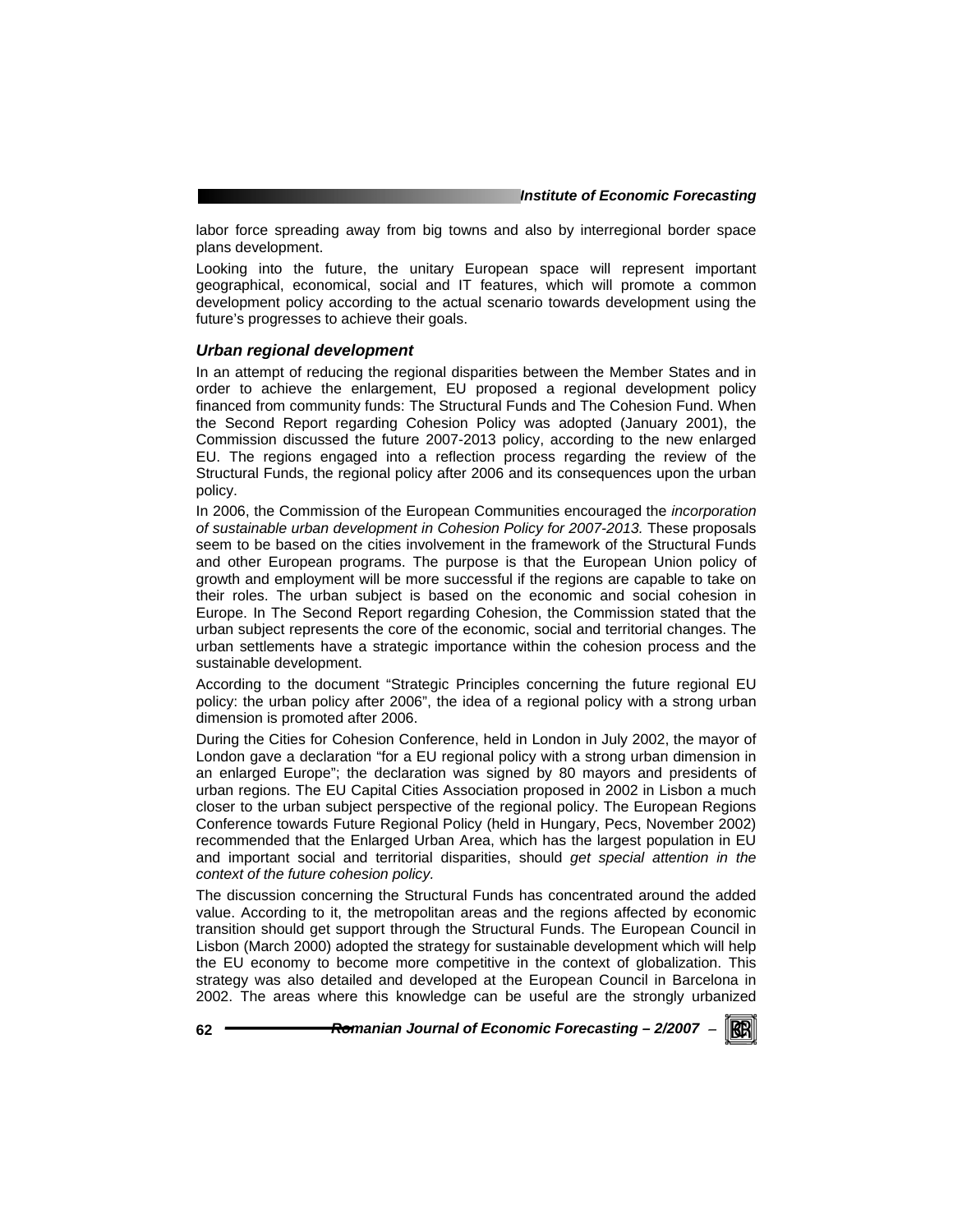regions. The knowledge and products developed in this region are also accessible to the nearby regions, thus contributing to the economic development of the neighboring areas.

The key-role does not imply that all the neighboring regions of the urban areas should benefit of the same high level of development. Sometimes, areas nearby the cities are dealing with economic and social problems: industrial restructuring, unemployment, social exclusion and other social difficulties, environmental problems, low level of education. The quality of life in these areas is considered to be very low. The concentration of disparities into the peripherical urban areas and the low quality of life shows a very low social and economic convergence, given that the convergence is considered to be a target-objective of the contribution through the Structural Funds and the Cohesion Fund.

The urban areas are affected by various problems, especially the high level of unemployment, the lack of economic and financial strength to achieve social and economic cohesion. As a fact, the inhabitants of a certain urban area are not the only beneficiaries of the local economic activity.

Lately, the EU regional development policy is acknowledging the necessity of an urban dimension development. The Structural Funds are occurring quite frequent in the urban areas.

It is necessary a deep involvement of the EU regional policy into supporting the urban areas in order to achieve certain objectives: *higher competitiveness, better employment, social justice, equality of chance, sustainable development.* The added value on a community level can be maximized when the regional policy in focused on the problems and opportunities of the urban areas, both approached from the EU perspective. This is why the next situations can benefit from the Structural Funds:

- From the Lisbon process perspective: creating new employment by developing the infrastructure and the knowledge society, recreating the innovating potential, supporting the knowledge transfer, applying the results of the scientific research, creating networks between regions, economical sectors or institutions, supporting and developing the SME and the public service enterprises.
- Towards convergence inside urban areas: urban regeneration, ceasing the environmental degradation.
- Towards a higher social cohesion: equal opportunities, social inclusion of the disadvantaged groups, professional training to enhance the economic activities in urban areas, professional training of the immigrants.

Considering the above mentioned, it can be stated that the urban development will be, from a future EU regional development policy 2007-2013 perspective, a new dimension which will help consolidating the economic and social cohesion inside the European territories.

# *Urban development programs – Basic element of the EU regional policy*

Considering the reducing in regional, economic and social disparities between the Member States and in order to achieve one of the basic community objectives –

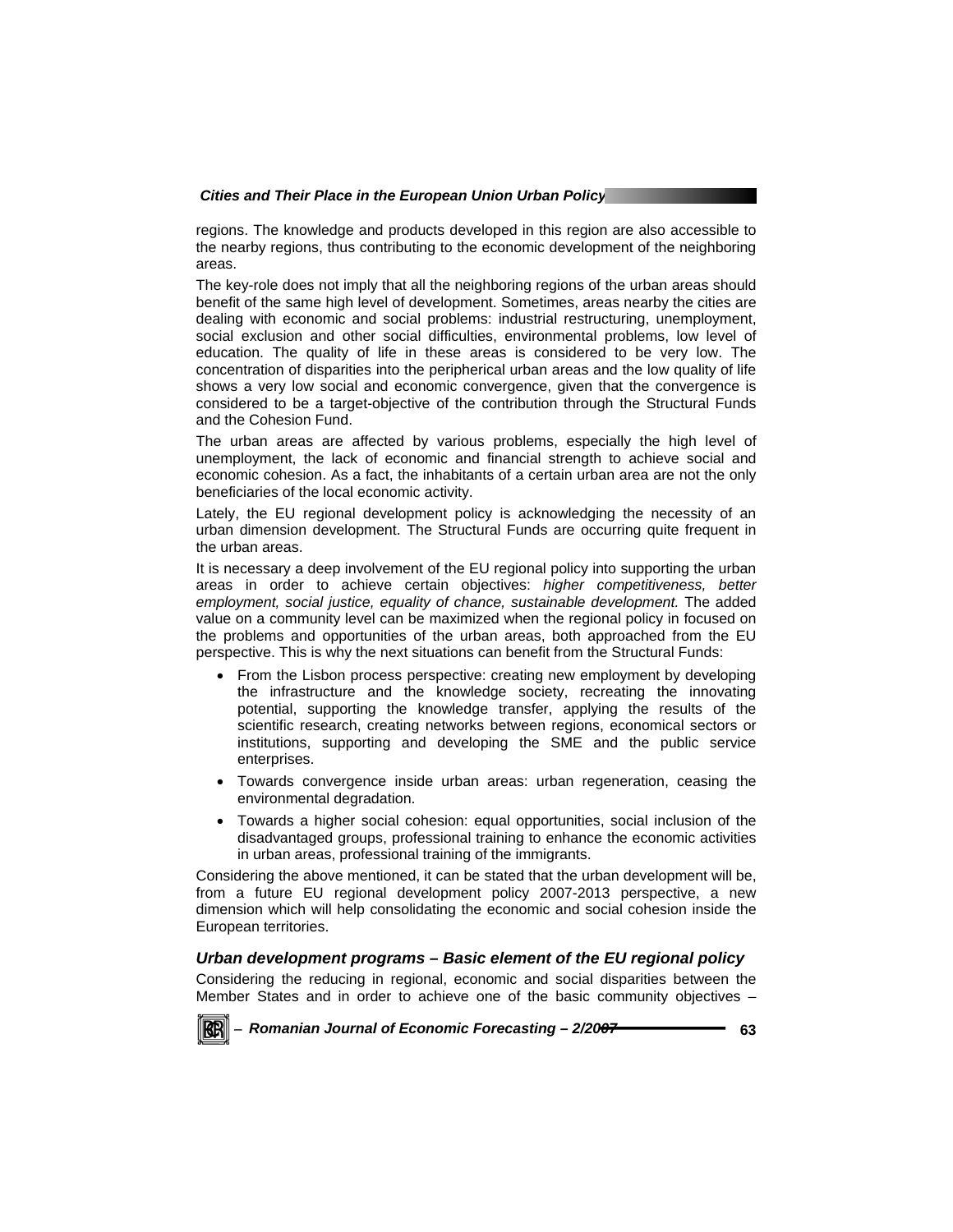#### *Institute of Economic Forecasting*

cohesion among the Member States – the European Union adopted the regional development policy with its specific instruments: Structural Funds and Cohesion Fund.

In January 2001, during the adopting of the second Report towards the regional and cohesion policy, the European Commission launched a succession of debates about how this policy will look during 2007-2013, within an enlarged Europe. The urban areas and the regions engaged into a reflection process regarding the review of the Structural Funds, the regional policy after 2006 and its consequences upon the urban policy.

The urban question is fundamental to economic and social cohesion in Europe. In launching the debate on future priorities for economic and social cohesion, the European Commission (Second Cohesion Report, 2001) stated that: *"The urban question is at the heart of economic, social and territorial change. Cities are a key location for the pursuit of a strategy for cohesion and sustainable development"*.

Urban II is the Community Initiative of the European Regional Development Fund (ERDF) for sustainable development in the troubled urban districts of the European Union for the period 2000-2006.

As a follow-up to Urban I in 1994-1999, Urban II aims more precisely to promote the design and implementation of innovative models of development for the economic and social regeneration of troubled urban areas. It will also strengthen information and experience-sharing on sustainable urban development in the European Union.

In the Action Frame for Urban Sustainable Development adopted by the European Commission in October 1998 is stated the importance of the urban dimension within the common policy and it is supported through the regional development programs financed by the Structural Funds.

Also, the programming documents for the eligible areas for the regional policy Objectives 1 and 2 during 2000-2006 includes social and economic growth measures to fulfill a larger number of urban areas.

Territorially integrated, these measures can participate in the equal development or conversion of some regions. Moreover, the measures financed through Objective 3 of the regional policy (supporting the labor force, professional training for youth and unemployed) are strengthening the social cohesion in cities not eligible for Objective 1 and 2.

The Urban II Initiative has a distinctive added value of intervention under the priority objectives programs by sustaining the innovating strategies implementation for economic sustainable development and social regeneration within the European urban areas limit (Map II).

Urban II can connect between the innovating approaches on a small scale and can adopt an integrated participation in the main Structural Funds programs. The main objectives of Urban II are:

1. Promotion and implementation of innovative and urban, economic and social regenerating strategies in small and medium towns, in going-down areas within important urban areas.

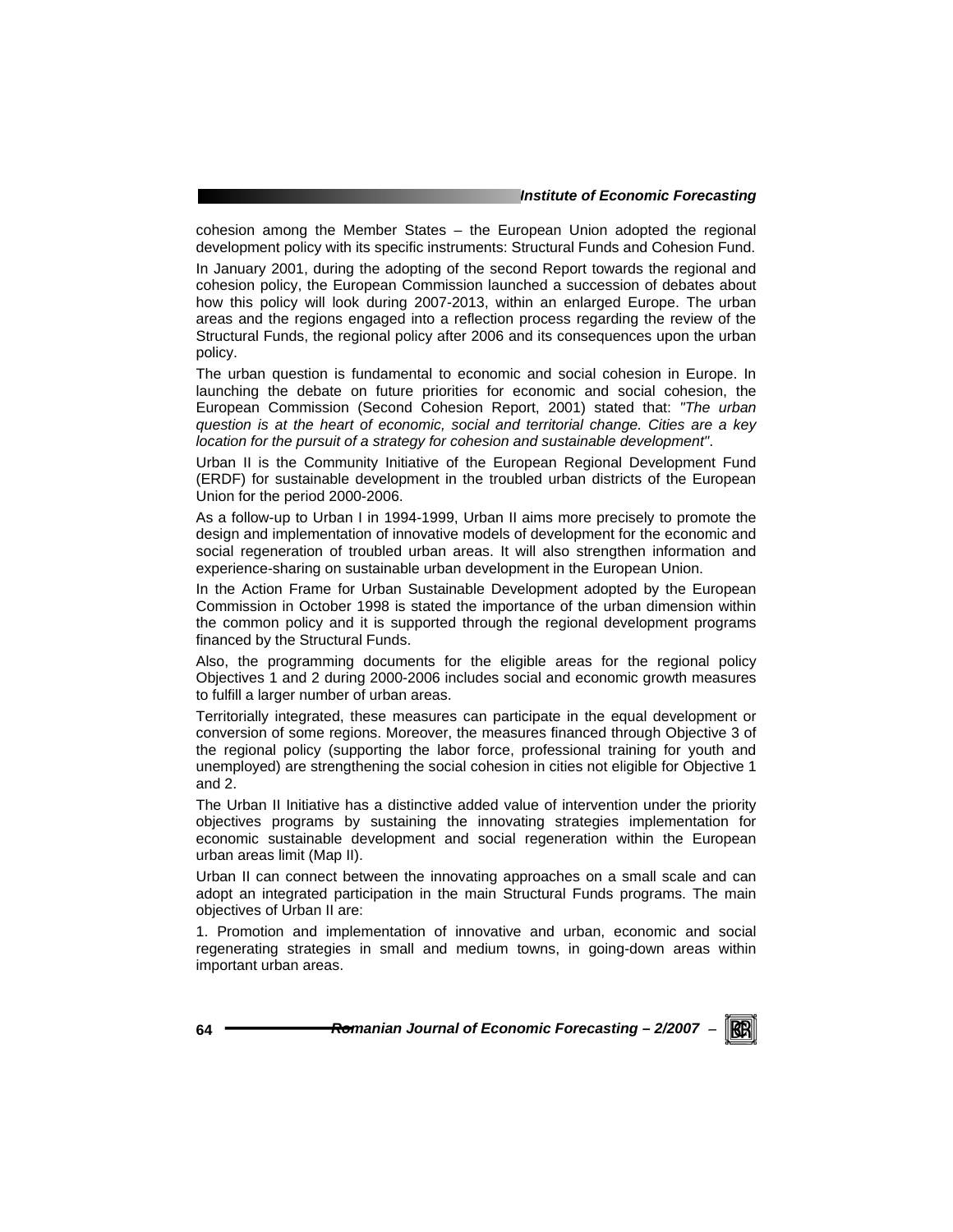2. Updating knowledge and experience concerning regeneration and sustainable urban development in EU.

A specific URBAN Community Initiative was introduced for the period 1994-1999. This covered 118 sites in all 15 Member States, had a community contribution of some €900 million in 1999 prices and allowed 1.8 billion € eligible investment costs which eventually helped 3.3 million European inhabitants.

The urban program implementation scheme has as main objective the improvement of the quality of life in the targeted areas. During 1989-1999 more than €164 million helped supporting 59 urban pilot-projects under the innovative action of the European Fund for Regional Development. These projects promote urban innovation and social and economic experimenting in the environmental domain at a smaller scale than Urban does, but the results are encouraging especially towards integrated and participative approach of the urban regeneration.

Urban II programs are based on a European Commission Guideline which proposes urban regeneration innovative models for the areas to be supported in projects. The support actions are about:

- Improving the living conditions by building restoration and creation of green areas.
- Creating employment in different sectors like environment, culture, public services.
- Inclusion of the peripherical social classes in the educational and training system.
- Development of a friendly environment for the public transportation system.
- Creating an energy management system to support use of the renewable sources.
- Use of the informatics technology.

The program projected measures are selected and implemented through a partnership between all the sides involved in the urban development process. To be eligible, urban areas had to fulfill at least three of nine criteria, thus ensuring that the URBAN area selected were those in most need, facing multiple deprivation rather than having a bad score on one indicator only. The nine criteria were: high long-term unemployment, low rate of economic activity, high level of poverty and exclusion, the need for structural adjustment due to economic and social, difficulties, high proportion of immigrants, ethnic minorities or refugees, low level of education, major gaps in terms of qualifications and a high rate of pupil failure, high level of criminality and delinquency, unstable demographic development and particularly poor environmental conditions.

The European Regional Development Fund (ERDF) can finance more than 75% of the overall cost of the programs if the urban area is in a region covered by Objective 1 (with a slow development comparing to other regions). Direct financing from the EU for this kind of urban areas goes from 3.5 to 15 million  $\epsilon$ .

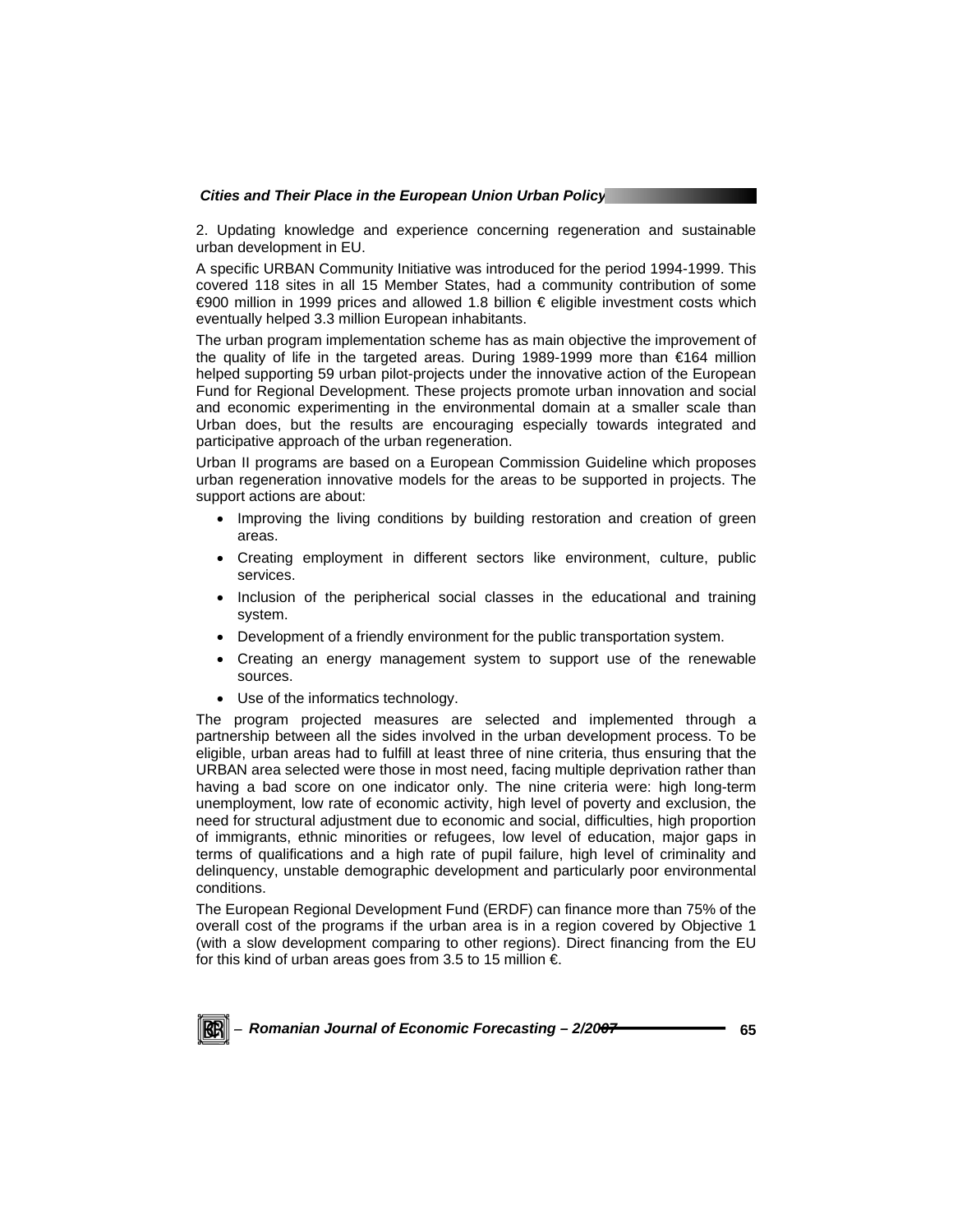One of the main objectives of the Urban II program is to ensure the exchange of good practice inside EU. This is also the objective of a specific EU program: URBACT: "The European Frame for Exchange of Good Practice".

During 1994-1999, Urban I started programs in 118 urban areas. The community assistance was as high as 900 million  $\epsilon$  (1999 price level), with 1.8 billion  $\epsilon$  eligible investment costs which eventually helped 3.3 million European inhabitants. The implemented scheme improved the quality of life in target areas and aims the infrastructure rehabilitation, labor market actions, social inclusion, enhancing the environmental quality. The actions towards urban development are supported by ERDF within the "Urban Regenerating and Industrial Conversion" section.

The Action Plan for Urban Sustainable Development adopted by the European Commission in October 1999 has the following objectives:

- Improving the economic prosperity and the labor market in urban areas (which contain 80% of the EU population).
- Promoting equal opportunities, social inclusion and rehabilitation of the urban peripherical areas.
- Improving the urban environment (transport management, energy and waste management etc.)
- Contribution to a proper urban governance and increase of the inhabitants' participation to it.

For each objective, The Action Plan establishes models for innovative action based on public-private-NGO partnership. It also encourages the projects and instruments networking and the good practice solutions dissemination. The Commission suggests using of community today instruments in order to promote integrated urban development, also recommending adjustments to the community policy, legislation and funds in order to encourage the common interest of these objectives.

# **Conclusions**

Urban development is a complex and long term process. Cities should integrate this development in a long term perspective in order to maximize the many factors of success.

It is obviously that the number and scale of challenges facing cities and towns today and in the years to come do not lend themselves to easy solutions. It is recognized that many of the external pressures for change, including demographic and global economic trends, are not only out of reach of regional and national policies, but are also beyond the scope of European actions.

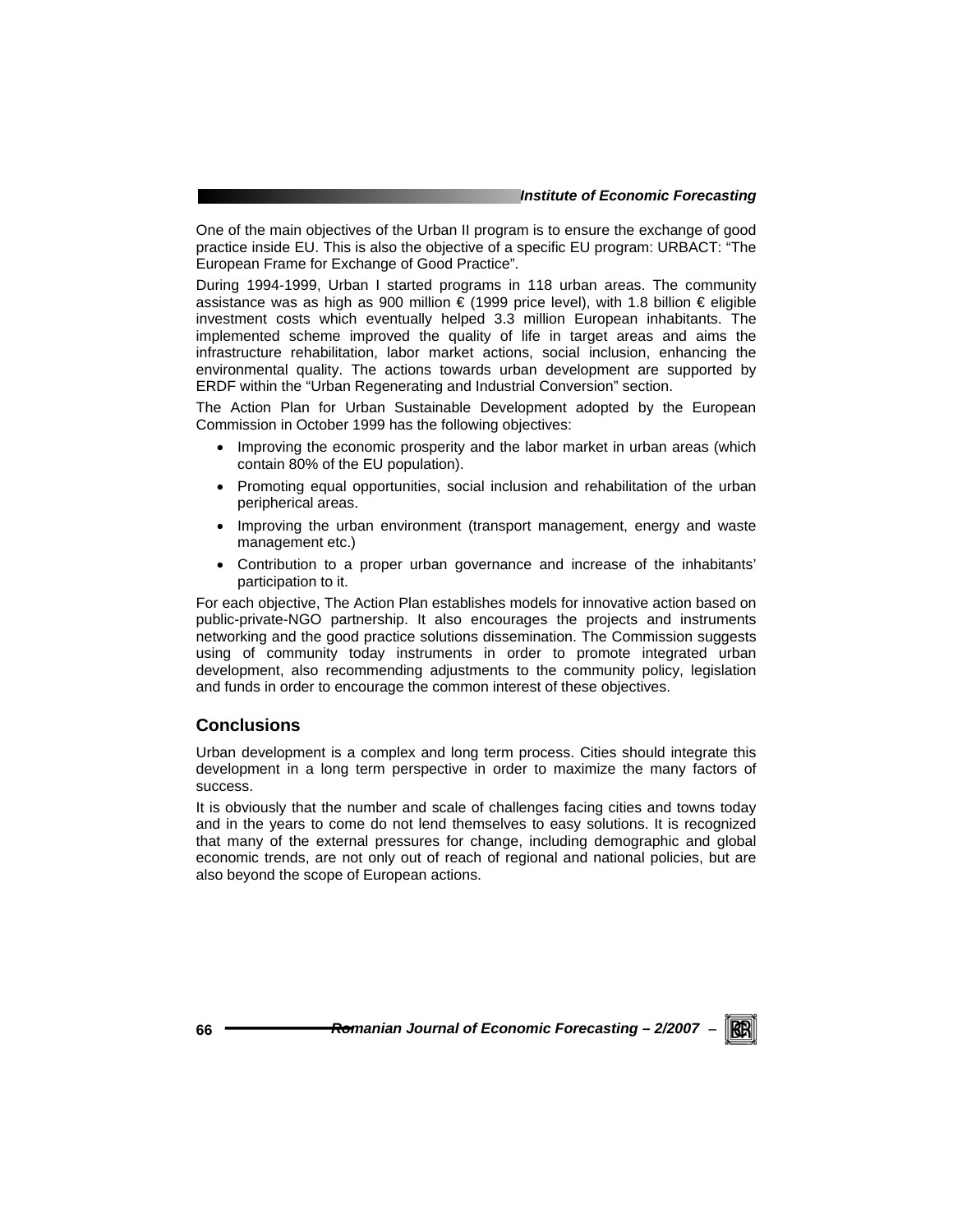**EUROPEAN MEGAPOLIS** 



European Megalopolis, core of the West European Union